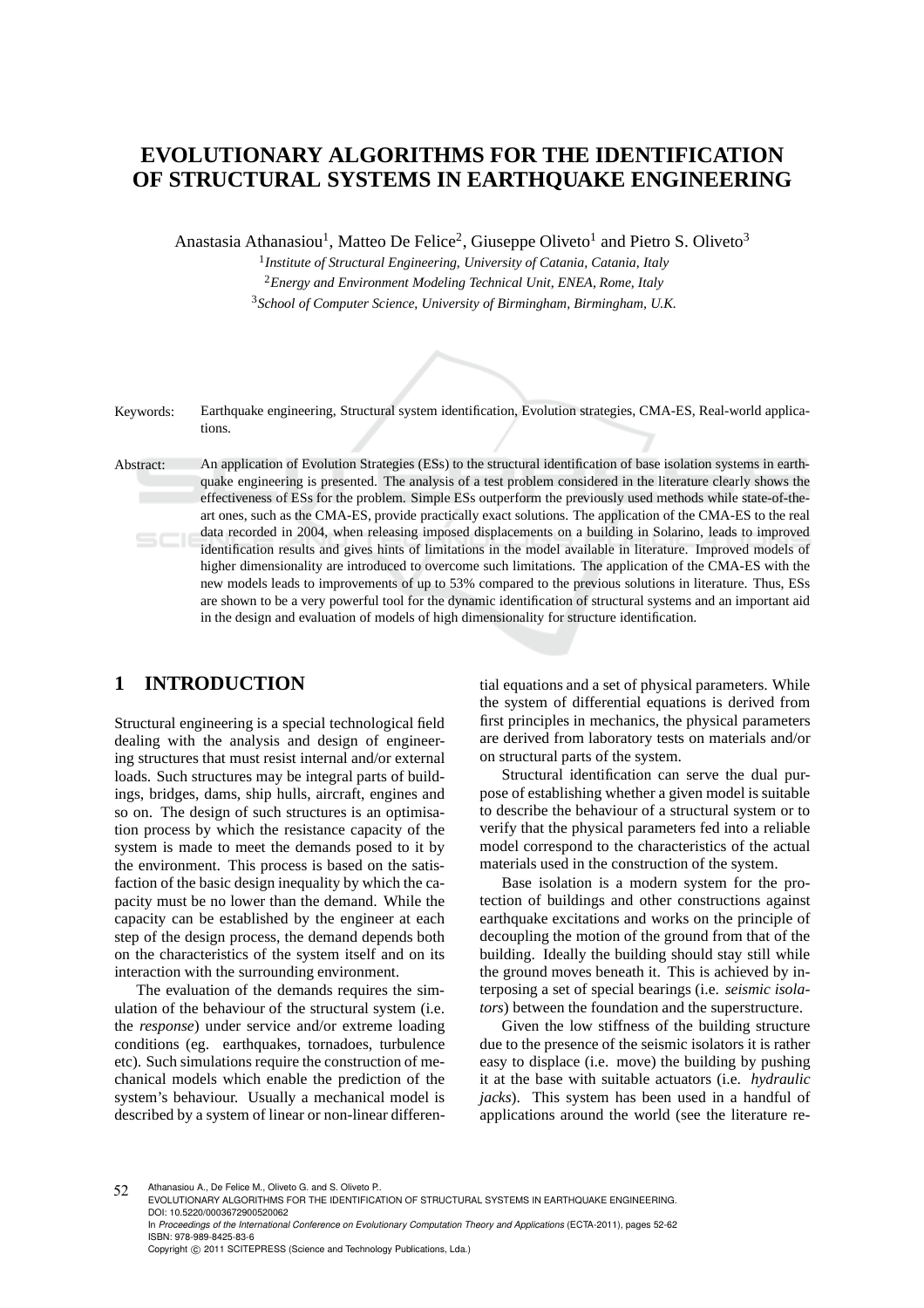view in (Oliveto et al., 2010) and references (15–19) therein) including one in the town of Solarino in Eastern Sicily (Oliveto et al., 2010).

The Solarino building was tested by release of imposed displacements in July 2004 and accelerations were recorded at each floor. These recordings were used as response functions for the identification of the base isolation system (Oliveto et al., 2010).

An iterative procedure based on the least squares method was used in (Oliveto et al., 2010) for the identification. This required tedious calculations of gradients which were done approximately by means of an ingenious numerical procedure. Before applying the identification procedure to the experimental data, the same procedure was evaluated against a test problem for which the solution was known. Hence, the ability of the optimisation algorithm was assessed in the absence of measurement noise and with the guarantee that the function to be identified fits the model. The procedure, was then applied to the real data derived from the tests on the Solarino building.

Although, the authors of (Oliveto et al., 2010) are **2 PRELIMINARIES** satisfied with their results, they conclude that a "need for improvement both in the models and testing procedures also emerges from the numerical applications and results obtained". In particular, finding the "best" algorithm for the identification of such a kind of problem would provide an improvement on the state-ofthe-art on the identification of building and structures from dynamic tests.

In this paper the described problem is addressed by applying Evolutionary Algorithms (EAs) for the identification of structural engineering systems. Indeed, the first applications of evolution computations were directed towards parameter optimisation for civil engineering simulation models e.g. simulating stress and displacement patterns of structures under load (Schwefel, 1993).

Firstly, the performance of well known evolutionary algorithms for numerical optimization (i.e. Evolution Strategies (ESs)) is evaluated on the same test problem considered in (Oliveto et al., 2010). Several ESs are applied and their performance is compared amongst themselves and against the previous results obtained in (Oliveto et al., 2010). It is shown that even simple ESs outperform the previously used methods, while state-of-the-art ones such as the CMA-ES, provide solutions improved by several orders of magnitude, practically the exact solution.

By applying efficient ESs to the real data from the Solarino experiments, further and convincing evidence is given of the limitations of the model for the identification of the base isolation system. Such limitations could not be as visible from the results obtained with the previously used optimisation methods. Finally, new improved models designed to overcome the limitations exhibited by the previous ones are tested. It is stressed that application simplicity and performance reliability of ESs allowed to evaluate improved models of higher dimensionality in a much smaller amount of time than otherwise would have been required.

The paper is structured as follows. The system identification problem is described in Section 2 where previous results are presented together with a brief introduction of ESs. A comparative study is performed on the test problem in Section 3. The best performing ESs are applied in Section 4 to data from experimental tests on the Solarino building. Two new models for the identification of hybrid base-isolation systems are presented in Section 5 together with the results obtained from the identification of the Solarino building. In the final section conclusions are drawn.

**Contract Contract** 

## **2.1 The Mechanical Model**

The mechanical model simulating the experiments performed on the Solarino building is provided by the one degree of freedom system shown in Fig. 1. The justification for its use can be found in (Oliveto et al., 2010). The mechanical model consists of a mass restrained by a bi-linear spring (BS) in parallel with a linear damper (LD) and a friction device (FD). Fig. 1 (a) describes the mechanical system, while Fig. 1 (b) shows the constitutive behaviour of the bi-linear spring (modelling rubber bearings). Fig. 1 (c) shows the relationship between the force in the friction device and the corresponding displacement (modelling sliding bearings).

The mechanical model is governed by the following second order ordinary differential equation

$$
m \cdot \ddot{u} + c \cdot \dot{u} + f_s(u, \dot{u}) + f_d \cdot sign(\dot{u}) = 0 \qquad (1)
$$

where  $c$  is the constant of the linear damper  $(LD)$ ,  $f_d$  is the dynamic friction force in the friction device while  $\dot{u}$  and  $\ddot{u}$  are respectively the first and the second derivatives of the displacement  $u(t)$  with respect to time. Physically, the derivatives represent the velocity  $(\dot{u})$  and the acceleration  $(\ddot{u})$  of the mass *m* of the building. Finally, the restoring force in the bilinear spring  $f_s(u, \dot{u})$  depends on the various phases of motion of the mechanical model, that is the various branches shown in Fig. 1 (b):

$$
f_s(u, \dot{u}) = k_0 \cdot [u - u_i - u_y \cdot sign(\dot{u})] + k_1 \cdot [u_i + u_y \cdot sign(\dot{u})]
$$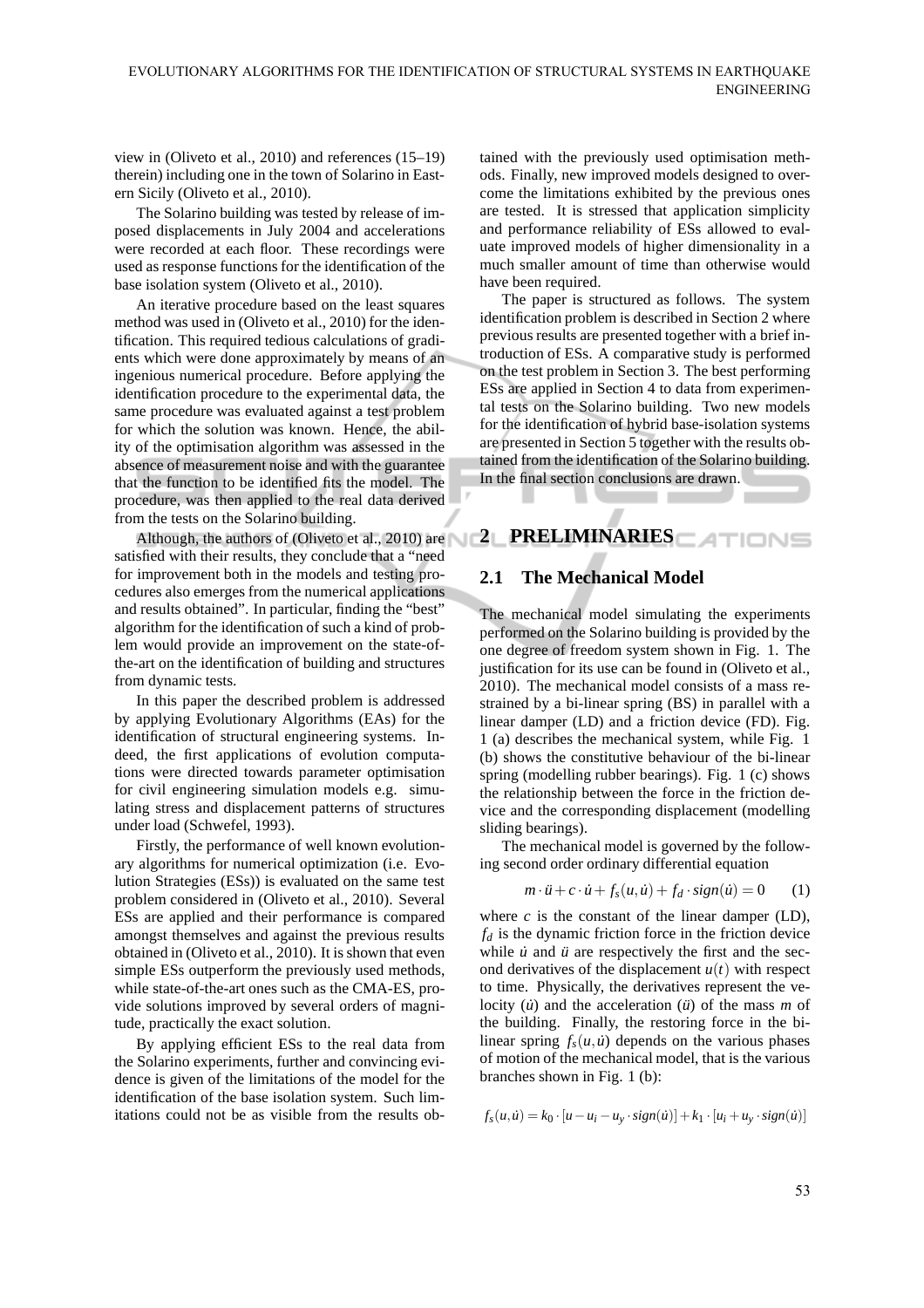

Figure 1: The mechanical model: (a) mechanical system: (b) constitutive behaviour of the bi-linear spring; (c) friction forcedisplacement relationship.

for the branches of slope  $k_0$  and

$$
f_s(u, \dot{u}) = k_0 \cdot u_y \cdot sign(\dot{u}) + k_1 \cdot [u - u_y \cdot sign(\dot{u})]
$$

for the branches of slope  $k_1$ . In the above equations  $u_i$ is the displacement at the beginning of the considered phase of motion while  $u<sub>y</sub>$  is the yield displacement of the bi-linear spring as shown in Fig. 1 (b). The equation of motion (1), is supplemented by the following two initial conditions which are implicit to the considered experiment:

$$
u(t_0) = u_0 \qquad \dot{u}(t_0) = 0
$$

and  $u_0$  is the imposed displacement.

The stated problem is highly non-linear but due to the very simple excitation it nevertheless admits an analytical solution (refer to (Oliveto et al., 2010) for the solution). The existence of the analytical solution is convenient but by no means essential because the equation of motion could be solved numerically at the expense of additional computational costs and of some loss in precision.

The parameters that define the mechanical model are shown in Fig. 1, and for convenience are listed in the following vector:  $(m, c, k_0, k_1, u_y, f_d)$ . They represent the basic physical properties that must be identified. However, in view of the form given to the solution in (Oliveto et al., 2010), a new set of parameters is defined as follows:  $(\omega_0, \omega_1, u_d, u_v, \zeta_0)$ . This is related to the previous one by the following relationships:

$$
\omega_0 = \sqrt{\frac{k_0}{m}}, \quad \omega_1 = \sqrt{\frac{k_1}{m}}, \quad u_d = \frac{f_d}{k_0}, \quad \zeta_0 = \frac{c}{2m\omega_0}
$$

From Eq. (1) it can be inferred that three related response functions could be used for identification purposes: the displacement  $u(t)$ , the velocity  $\dot{u}(t)$ , and the acceleration  $\ddot{u}(t)$ . For the application at hand, the acceleration is the function that can be measured most easily and therefore is the one that will be used.

As already mentioned an initial displacement *u*<sup>0</sup> is imposed in the dynamical tests. Since the measurement of  $u_0$  can be difficult it may be considered as an



Figure 2: Acceleration functions corresponding to the sets of system parameters shown in Table 1.

additional parameter that must be identified. Therefore, the system parameter vector to be optimised is the following one:  $S = (u_0, \omega_0, \omega_1, u_d, u_y, \zeta_0)$ 

Let  $A_0$  be a vector of accelerations and  $t_0$  be the vector of the corresponding times. Furthermore, let *A* be a vector of the same length as  $A_0$  and  $t$  the vector of the corresponding times representing a candidate solution. Then, a measure of the distance between the experimental data and the modelled ones is provided by the following expression:

$$
e^{2} = \frac{(A_{0} - A, A_{0} - A)}{(A_{0}, A_{0})} + \frac{(t_{0} - t, t_{0} - t)}{(t_{0}, t_{0})}
$$

where  $(A, B) = \sum_{i=1}^{N} A_i \cdot B_i$  and *N* is the length of the considered vectors.

#### **2.2 Previous results**

Before applying the iterative least squares method to the experimental data, in (Oliveto et al., 2010) the procedure was tested on a mathematically generated dataset. In such a way, the optimal solution was known beforehand and the measurement noise excluded. Two system parameter vectors were defined so that one could be used to generate a set of experimental (analytical) data (i.e.  $S_1$ ), and the other to define the starting point of the identification process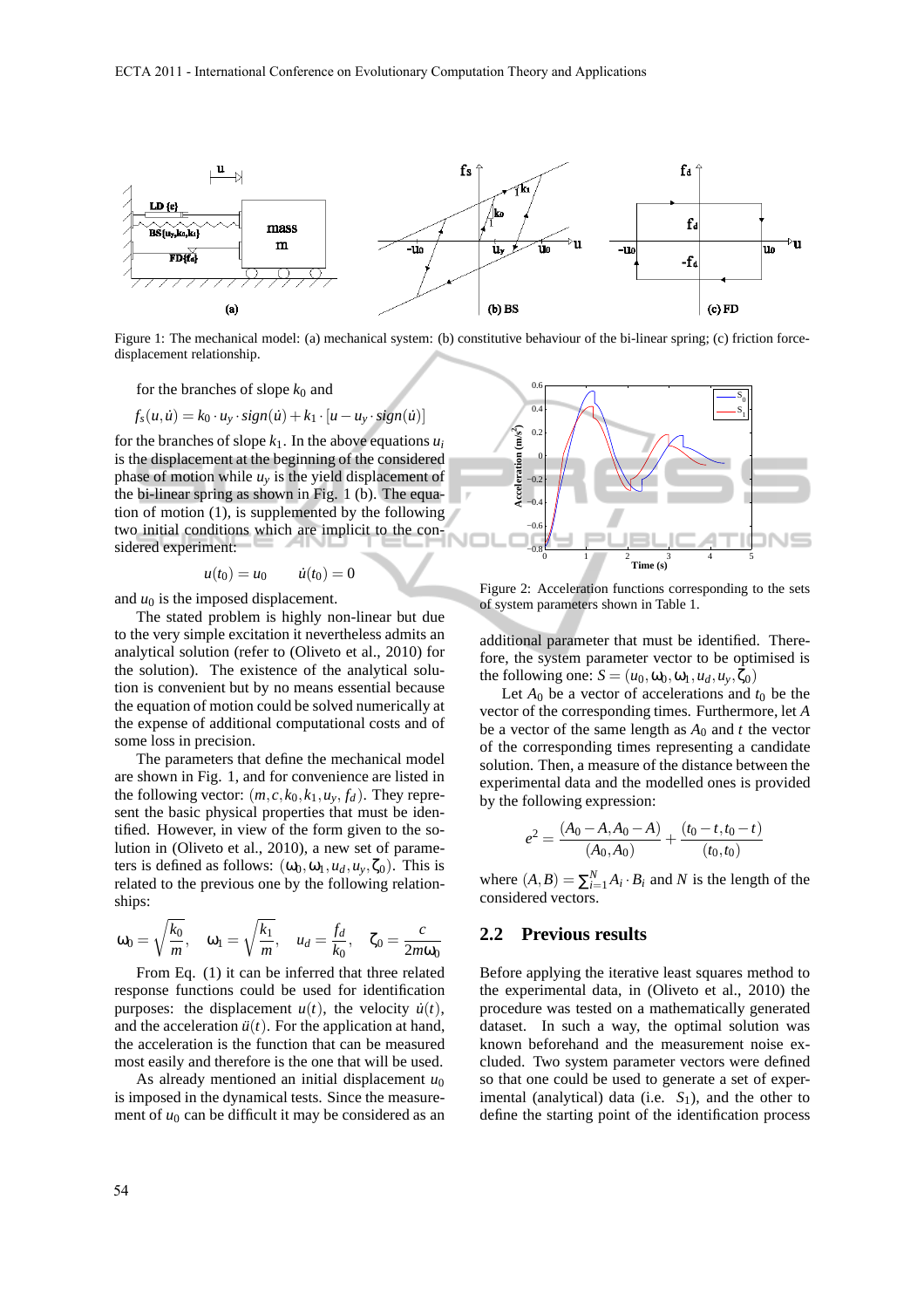Table 1: First line: the two sets of system parameters considered in Fig. 2.  $S_1$  is also the solution vector of the Test problem. Second line: range of admissible values for the system parameters. Third line: performance of the identification procedure according to the number of branches considered.

| System             |                         | $u_0(m)$ | $\omega_0(Hz)$ | $\omega_1(Hz)$ | $u_d(m)$ | $u_{v}(m)$ | 50     |
|--------------------|-------------------------|----------|----------------|----------------|----------|------------|--------|
| $S_0$              |                         | 0.12     | 0.50           | 0.40           | 0.005    | 0.02       | 0.05   |
| $S_1$ (opt)        |                         | 0.12     | 0.55           | 0.35           | 0.004    | 0.03       | 0.03   |
| Lower Bound        |                         | 0.10     | 0.52           | 0.24           | 0.003    | 0.02       | 0.01   |
| <b>Upper Bound</b> |                         |          | 0.58           | 0.48           | 0.005    | 0.04       | 0.05   |
| <b>Branches</b>    | Error                   |          |                |                |          |            |        |
|                    | $9.0981 \cdot 10^{-17}$ | 0.12     | 0.5500         | 0.3500         | 0.0040   | 0.0300     | 0.0300 |
| $1 - 2$            | $9.4827 \cdot 10^{-10}$ | 0.12     | 0.5500         | 0.3500         | 0.0040   | 0.0300     | 0.0300 |
| $1 - 2 - 3$        | $5.4252 \cdot 10^{-5}$  | 0.12     | 0.5503         | 0.3520         | 0.0038   | 0.0296     | 0.0338 |
| $1 - 2 - 3 - 4$    | $2.4896 \cdot 10^{-4}$  | 0.12     | 0.5509         | 0.3534         | 0.0037   | 0.0294     | 0.0372 |

(i.e.  $S_0$ ). The two vectors are given in Table 1 and the related acceleration series are shown in Fig. 2.

The observation of Fig. 2 shows two kinds of discontinuities in the acceleration graphs, a function discontinuity and a slope discontinuity. Between two function discontinuities a continuous branch can be identified. The two graphs show the same number of branches; however, depending on the values of the system parameter vector the number of branches can be different.

Table 1 shows the results obtained in (Oliveto et al., 2010) with the iterative least squares method for the test problem. Better results are obtained by using only one or two branches of the acceleration record as may be seen from the error amplitude and by the coincidence of the identified parameters with the assumed ones. As the number of branches included in the identification procedure increases so does the error and the identified parameters are no longer coincident with the assumed ones.

The iterative least squares procedure described in (Oliveto et al., 2010) is based on the numerical calculation of the gradients of the test functions with respect to the system parameters (refer to (Oliveto et al.,  $2010$ ), equations  $(29) - (35)$  for the actual procedure). A suitable arc length is chosen in the trial system parameter vector space by appropriately modifying the system of equations so that each component of the unknown vector is dimensionless. In order to make the procedure efficient it is necessary to "manually" reduce the "arc length" as the procedure converges and the error becomes smaller.

Although there certainly is no presence of noise and the function to be identified does "fit" the model, the best found solution exhibits an error of the order of 10−<sup>4</sup> . The identified parameters differ from the given ones already at the third decimal digit. This is far from desired and excludes obtaining better results for the real data recorded at Solarino for the presence of noise and modelling errors.

A main problem in applying the least squares

method or any optimization method is the definition of the starting point which in the case shown above was the set of parameters in Table 1 corresponding to the acceleration graph denoted by  $S_0$  in Fig. 2. In practice this problem can be overcome by providing suitable lower and upper bounds to the sought parameters. This can be done by using physical insight on the observation of the given acceleration record. The bounds are shown in Table 1.  $\Box$   $\Box$ 

#### **2.3 Evolution Strategies**

The first applications of ESs were directed towards the parameter optimisation for civil engineering simulation models e.g. simulating stress and/or displacement states of structures under load (Schwefel, 1993). Obviously the performance of the ESs was compared against their natural competitors i.e. the mathematical methods used for the purpose, especially those not requiring the use of derivatives explicitly (Schwefel, 1993). Similarly, in the next section the performance of ESs will be compared against the methods applied in (Oliveto et al., 2010) on the same mathematically generated dataset (i.e. the test problem). To this end, first it will be seen how very simple ESs perform on the problem and then more complicated versions such as the CMA-ES will be applied.

A general  $(\mu + \lambda)$ -ES maintains a *parent population* of *µ* individuals, each consisting of a *solution vector* and of a *strategy vector*. The solution vector represents the candidate solution to the optimisation problem. The strategy vector is a set of one or more parameters that are used in combination with the solution vector to create new candidate solutions.

In the considered problem an individual is represented as  $(x, s)$  where the solution vector  $x =$  $(x_1, x_2,...,x_6) \in \mathbb{R}^6$ , is a real-valued vector for the candidate solution of the system parameter vector **S** introduced in Section 2. The initial  $\mu$  solution vectors are generated uniformly at random within the parameter bounds given in Table 1.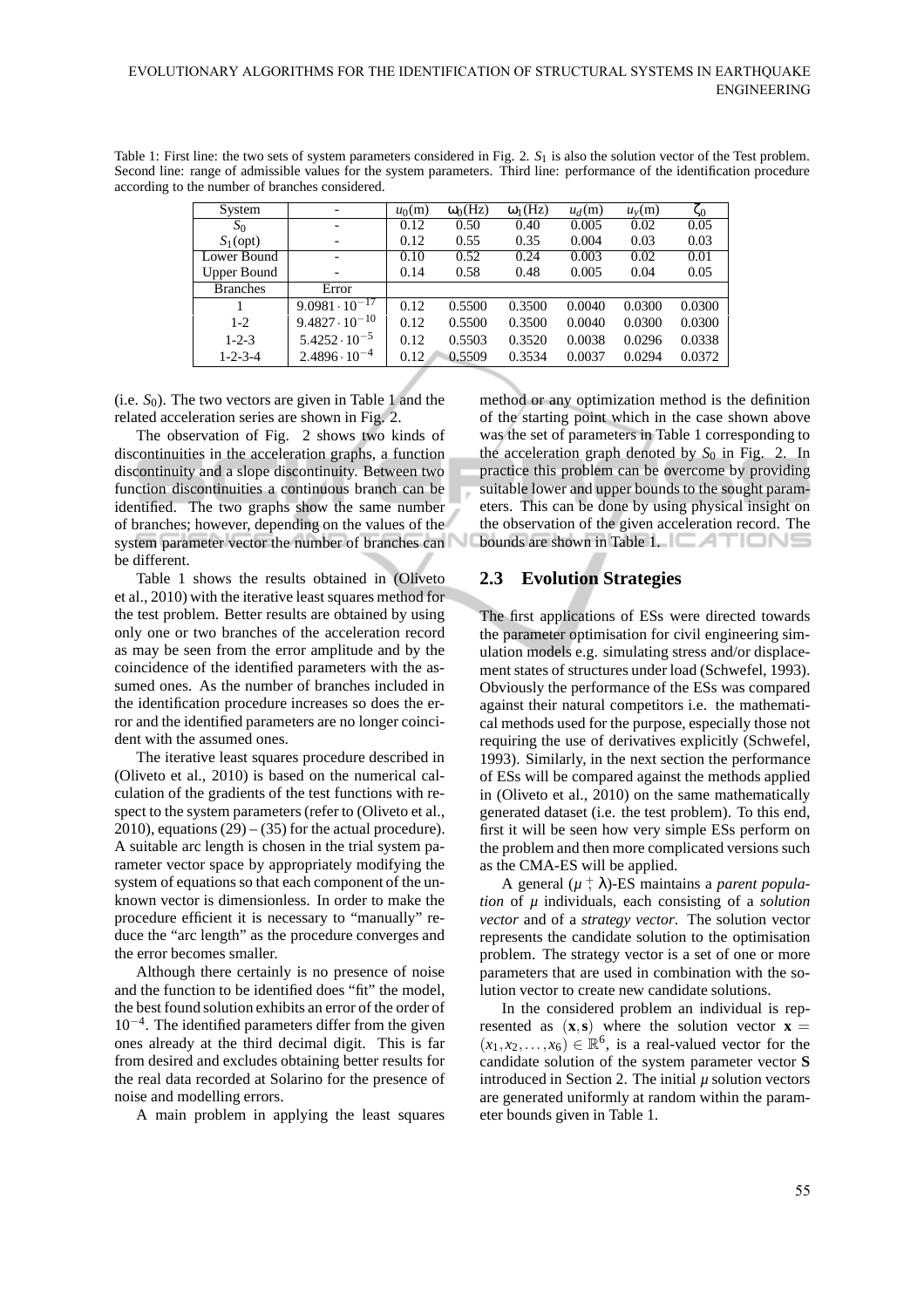|           | (a)    | $(\alpha = 1)$ |         | (b)      | $(\alpha = 1)$ | (Norm)   | (c) $(\alpha = 1)$ | (Norm)   | $(f_0 \neq 1)$ |
|-----------|--------|----------------|---------|----------|----------------|----------|--------------------|----------|----------------|
| σ         | Avg    | Min            | Med     | Avg      | Min            | Med      | Avg                | Min      | Med            |
| $10^{-5}$ | 0.3455 | 5.03E-04       | 0.1257  | 0.4643   | 0.006          | 2.74E-01 | 0.28               | 5.60E-03 | $6.63E-02$     |
| $10^{-4}$ | 0.1108 | 5.23E-05       | 0.021   | 0.3218   | 7.80E-04       | 9.51E-02 | 0.1966             | 5.70E-03 | 5.73E-02       |
| $10^{-3}$ | 0.0255 | 7.74E-05       | 0.0028  | 0.2553   | 2.76E-05       | 9.40E-03 | 0.012              | 1.44E-04 | $6.40E-03$     |
| $10^{-2}$ | 0.0475 | 4.85E-04       | 0.0093  | 0.0595   | 4.51E-06       | 1.48E-04 | 0.0025             | 8.89E-06 | 1.24E-04       |
| 0.025     | 0.2219 | 3.40E-03       | 0.00527 | 0.0114   | 2.17E-05       | 1.25E-04 | 1.56E-04           | 1.42E-05 | 1.33E-04       |
| 0.05      | 0.3778 | $6.10E-03$     | 0.1403  | 0.0097   | 4.24E-05       | 1.86E-04 | $2.52E-04$         | 4.04E-05 | 2.06E-04       |
| 0.1       | 0.342  | 1.00E-02       | 0.140   | 4.79E-04 | 7.77E-05       | 4.45E-04 | 4.55E-04           | 7.29E-05 | 4.19E-04       |
| 0.5       | 0.466  | 6.10E-03       | 0.278   | 0.0056   | 3.24E-04       | 5.10E-03 | 0.064              | 1.40E-03 | $6.00E-03$     |

Table 2: Average (Avg), Minimum (Min) and Median (Med) fitness found by 100 algorithm runs. (a) (1+1)-ES with no adaptation; (b)  $(1+1)$ -ES with no adaptation with normalised vectors; (c)  $(1+1)$ -ES with normalised vectors and rejecting points with fitness  $f = 1$  as starting search point. The best results found are highlighted in **bold**.



Figure 3: Fitness value versus number of evaluations of all the 100 runs (no adaptation and normalisation); (left)  $\sigma = 0.0001$ , (centre)  $\sigma = 0.01$  and (right)  $\sigma = 0.5$ . The median and the mean are in bold.

In each optimisation step an *offspring population* of  $\lambda$  individuals is generated. Each individual is created by first selecting one of the  $\mu$  individuals out of the parent population uniformly at random, and then by moving it in the search space of a quantity determined by applying its strategy vector **s**. The generation is completed by selecting the best  $\mu$  individuals out of the parent and of the offspring populations if the *plus selection strategy* is used (i.e. (*µ*+λ)-EA) or out of the offspring population if the *comma selection strategy* is adopted (i.e.  $(\mu, \lambda)$ -EA). The latter requires that  $\lambda$  be greater than  $\mu$ .

The way the strategy vector **s** is applied to generate new individuals is explained when describing each ES considered in this paper. The main differences between various subclasses of ESs are in the size of the strategy vector, on how it is used and on how its values change during the optimisation process (i.e. *adaptation*).

# **3 TEST PROBLEM STUDY**

In this section a study of popular ESs for the test problem considered in (Oliveto et al., 2010) is performed. Throughout the whole section (unless stated otherwise) each algorithm is run 100 times allowing 1000 fitness function evaluations in each run.

#### **3.1 Experimental Setup: No Adaptation**

The study begins by applying the simple  $(1+1)$ -ES and using a strategy vector consisting of only one strategy parameter  $\sigma$  (i.e.  $\mathbf{s} \in \mathbb{R}^1$ ). The solution vector **x** of the parent individual ( $\mathbf{x} \in \mathbb{R}^6$ ,  $\sigma$ ) is initialised uniformly at random in the bounded search space. At each generation a new candidate solution is obtained by applying  $\tilde{\mathbf{x}} := \mathbf{x} + \mathbf{z}$  where  $\mathbf{z} :=$  $\sigma(\mathcal{N}_1(0,1),\ldots,\mathcal{N}_N(0,1))$  and  $\mathcal{N}_i(0,1)$  are independent random samples from the standard normal distribution.

The only parameter of the algorithm is the standard deviation σ of the normal distribution used to generate the offspring solution vector. The value of σ does not change throughout the run of the algorithm. Given the "tight" bounds on the feasible search space provided in Section 2.2, the best *fixed* σ-values are expected to be small. By generating 100 random search points a minimum fitness (i.e. the error function value) of 0.0075 and an average fitness of 0.3950 are obtained. These values help to understand how well the algorithms are *fine-tuning* the initial solution.

The algorithm is tested for standard deviations  $\sigma$ distributed in the range  $[10^{-6}, 5 \cdot 10^{-2}]$ . The results are shown in Table  $2(a)$ . The best solutions which are obtained for  $\sigma = 0.001$  show average and minimum fitness of 0.0255 and of  $7.74 \cdot 10^{-5}$  respectively.

Given the different value ranges for the bounds of each parameter, the solution is normalised according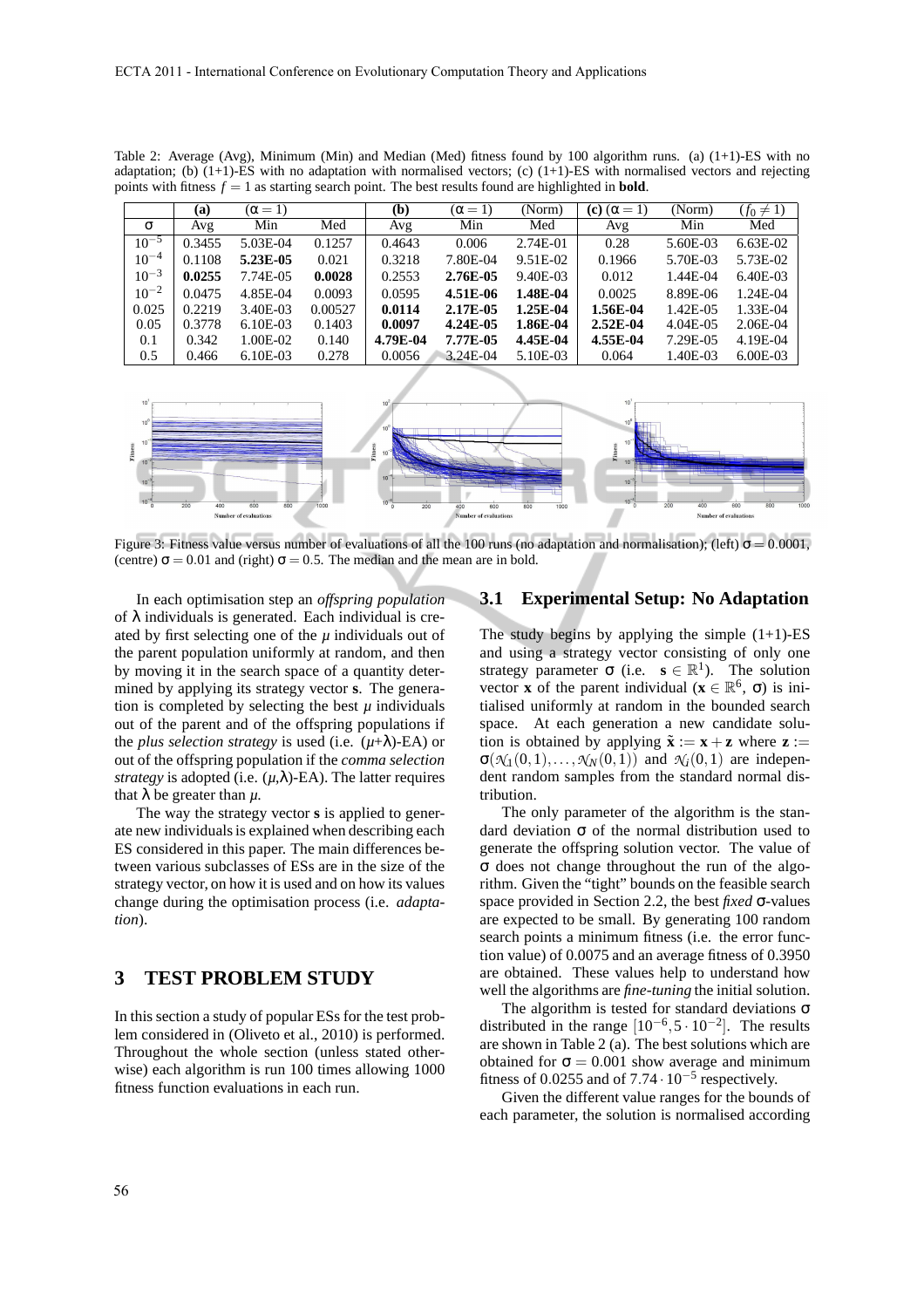Table 3: Effects of initial standard deviation  $\sigma^0$  and 1/5 adaptation rule on Average (Avg), Minimum (Min) and Median (Med) fitness on 100 algorithm runs. (a) (1+1)-ES with 1/5 rule ( $\alpha$  = 0.85 and *G* = 5); (b) (1+1)-ES with 1/5 rule ( $\alpha$  = 0.95 and  $G = 5$ ); (c) (1+1)-ES with "local" 1/5-rule. New Best results are highlighted in **bold**.

|            | (a)       | $(\alpha = 0.85)$ |            | (b)      | $(\alpha = 0.95)$ |            | (C)      | " $local$ "- $1/5$ |            |
|------------|-----------|-------------------|------------|----------|-------------------|------------|----------|--------------------|------------|
| $\sigma^0$ | Avg       | Min               | Med        | Avg      | Min               | Med        | Avg      | Min                | Med        |
| $10^{-4}$  | 0.0007    | 1.750E-06         | $.52E-04$  | 0.0029   | $2.21E-06$        | $2.23E-04$ | 3.15E-04 | $2.41E-06$         | 2.20E-04   |
| $10^{-3}$  | .36E-04   | 9.45E-07          | $1.02E-04$ | 1.54E-04 | 1.19E-06          | 1.28E-04   | 3.47E-04 | 2.60E-06           | 1.87E-04   |
| $10^{-2}$  | 0.0028    | 2.10E-07          | 8.87E-05   | 1.20E-04 | 2.08E-07          | 7.97E-05   | 0.0028   | $2.64E-06$         | 1.72E-04   |
| $10^{-1}$  | 0.0026    | 1.90E-07          | 8.06E-05   | 0.0047   | 1.00E-06          | 7.01E-05   | 0.0027   | 4.88E-06           | $2.04E-04$ |
| 0.5        | $.62E-04$ | 2.56E-06          | 1.18E-04   | 1.25E-04 | 7.24E-07          | 8.00E-05   | 2.52E-04 | $3.62E - 06$       | 1.90E-04   |
|            | .57E-04   | 1.47E-06          | 1.16E-04   | 1.35E-04 | 1.07E-06          | 1.41E-04   | 0.0027   | $2.01E-06$         | 1.74E-04   |



Figure 4: Performance of the three 1/5 success rule strategies, the isotropic (sSA) and the ellipsoidal (SA) on Sphere (left) and on the test problem (right) when  $\sigma_0 = 0.01$ . Median values out of 100 runs are plotted.

to  $x_n = (x - \ell)/(u - \ell)$  where  $x_n$  is the normalised solution and  $u, \ell$  are the upper and lower bound vectors on the solution space.

In Table 2 (b) the results for the  $(1+1)$ -ES using the normalised values are shown. If  $\sigma$  is too small the starting point does not get improved much whether the solution is normalised or not. However, for large enough  $\sigma$  values the normalised version outperforms the default one.

Examination of Table 2 (a) and (b) reveals a large difference between the average and the best solution. This indicates that the quality of the final solution may depend considerably on the random starting point. Fig. 3 shows the 100 runs for small, medium and large σ values. From the graphs it can be noticed how hard it is to escape from the penalty point (i.e. fitness=1) corresponding to a different number of branches between candidate and optimal solutions. A large  $\sigma$  is needed in order to escape. Table 2 (c) shows the results when such a point is rejected as a starting search point. If  $\sigma$  is not too small, the mean values are very close to the median ones, as desired.

In the following sections adaptation techniques are applied to remove the dependence of the results on the initial value of the standard deviation and achieve solutions of improved quality. For the rest of the paper, all the experiments are performed with the normalisation of the vector bounds and with rejection of starting points with different number of branches.

## **3.2 1/5 Rule Adaptation**

One of the first methods proposed to control the mutation rate in an ES was the 1/5*-rule* adaptation strategy (Beyer and Schwefel, 2002). The idea is to tune σ in a way that the *success rate* (i.e. the measured ratio between the number of steps when the offspring is retained and that when it is discarded) is about 1/5. For the sphere function the 1/5-rule has been proved to lead the  $(1+1)$ -ES to optimal mutation rates, hence optimal performance (Beyer and Schwefel, 2002).

The strategy works as follows. After a given number of steps *G*, the mutation strength (i.e. the standard deviation σ) is reduced by α if the rate of successful mutations  $P_s := G_s/G$  is less than 1/5. On the other hand, if  $P_s > 5$ , the mutation rate is increased by α. Otherwise it remains unchanged. Recommended values are  $G = N$ , if the dimensionality of the search space *N* is sufficiently large, and  $0.85 \le \alpha < 1$  (Beyer and Schwefel, 2002).

The 1/5-rule strategy recently proposed by Kern et al. (Kern et al., 2003) that allows to update the step size after each generation rather than waiting until the end of the "window phase" *G* is also applied. In this simpler implementation, at each generation the step size is updated according to:

$$
\sigma^{t+1} = \sigma^t \cdot \left\{ \begin{array}{ll} \alpha & \text{if } f(x^{t+1}) \le f(x^t) \\ \alpha^{(-1/4)} & \text{otherwise.} \end{array} \right.
$$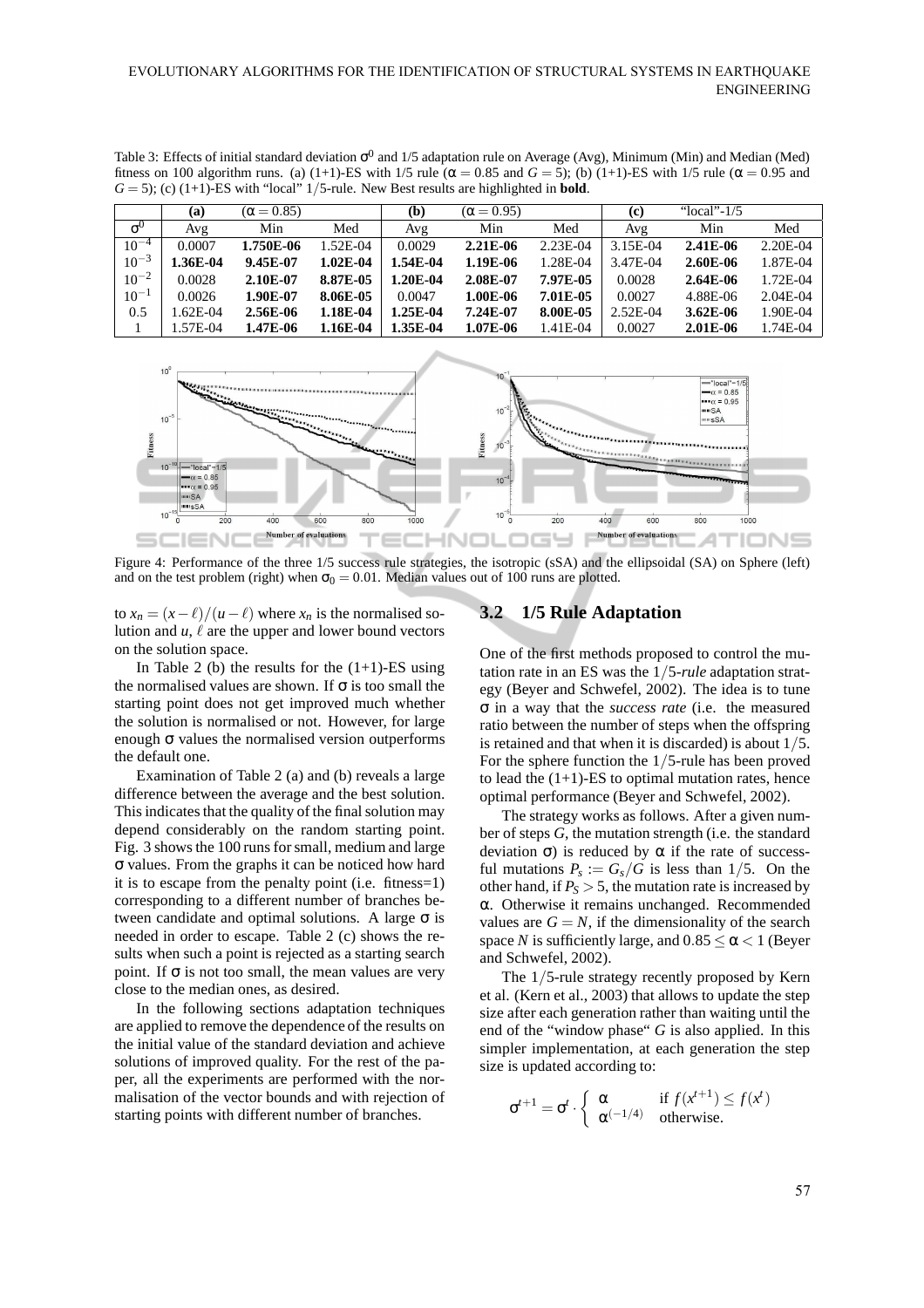Here  $\alpha = 1/3$  and the  $(-1/4)$  in the exponent corresponds to the success rate of 1/5.

The same  $(1+1)$ -ES of the previous section with the 1/5-rule adaptation schemes are run with standard parameters. Table 3 shows the results for a wide range of initial standard deviations  $\sigma^0$ . The algorithm achieves mean fitness values and best solutions of the order of  $10^{-4}$  and  $10^{-7}$  respectively whatever the initial standard deviation  $\sigma^0$  provided that it is not too small. Also the median results are considerably improved with values of the order of  $10^{-5}$ .

Fig. 4 shows the performance of the different 1/5 rule algorithms considered on the Sphere function and on the test function respectively. While on the Sphere, the "local" 1/5 success rule is optimal, this does not seem to be the case for the test problem at hand. The larger "window" of  $G = 5$  leads to a better adaptation of the step size.

The step size adaptation is shown in Fig. 5 for the test problem and the runs which provide median results. It appears that the decrease of the step size in the "local" 1/5 rule is too fast while it is too slow with the "ellipsoidal" self adaptation technique introduced and discussed in the next section.

#### **3.3 Self-adaptation**

*Self-adaptation* has been introduced as a mechanism for the ES to automatically adjust the mutation strength, by evolving not only the solution vector but also the strategy parameters. The strategy vector is also mutated such that standard deviations producing fitter solutions have higher probabilities of survival, hence are evolved implicitly.

By still considering only one strategy parameter, a mutation with self-adaptation of individual  $(\mathbf{x}, \sigma)$  involves first generating a new σ-value and then applying it to the object vector **x**. This is done by setting  $\tilde{\sigma} := \sigma \exp(\tau \mathcal{N}(0,1)),$   $\mathbf{z} := \tilde{\sigma}(\mathcal{N}(0,1),\ldots,\mathcal{N}(N(0,1)))$ and  $\tilde{\mathbf{x}} := \mathbf{x} + \mathbf{z}$ . Here  $\tau = 1/\sqrt{2N}$  is generally recommended as standard deviation for  $\tilde{\sigma}$  (Beyer and Schwefel, 2002). By using only one strategy parameter  $\sigma$ , the mutation distribution is isotropic, i.e. surfaces of equal probability densities are hyper-spheres (or circles for  $N = 2$ ).

If *N* strategy parameters are used, individual step sizes for each dimension are obtained leading to ellipsoidal surfaces of constant probability density as the standard deviations evolve. With a strategy vector  $\mathbf{s} := (\sigma_1, \dots, \sigma_N)$  a new individual is generated by setting:

$$
\begin{aligned} \mathbf{\tilde{s}} := \exp(\tau_0 \mathcal{N}_0(0,1)) \\ \cdot \big(\sigma_1 \exp(\tau \mathcal{N}_1(0,1),\ldots,\sigma_N \exp(\tau \mathcal{N}_N(0,1))\big) \end{aligned}
$$



Figure 5: Step size evolution of the median fitness run for the three 1/5 success rule strategies, the isotropic (sSA) and the ellipsoidal (SA) on the test problem when  $\sigma_0 = 0.01$ .

and  $\mathbf{z} := (\sigma_1 \mathcal{N}_1(0,1), \ldots, \sigma_N \mathcal{N}_N(0,1)).$  Recommended values for the parameters are  $\tau_0 = 1/\sqrt{2N}$ and  $\tau = 1/\sqrt{2\sqrt{N}}$ , (Beyer and Schwefel, 2002).

The results for both strategies, *isotropic* (sSA) and *ellipsoidal* (SA), are shown in Table 4, for the (1+10)- ES. The results are very similar for other offspring population sizes (from  $\lambda = 3$  to  $\lambda = 20$  were tested) both with plus and comma selection strategies. Concerning comma selection, bad average fitness values are achieved if the initial  $\sigma$  is too high (i.e.  $\sigma > 0.5$ ) even though a penalty proportional to the distance from the bounds is applied for comma strategies.

Overall, comparable average performance to that of the  $(1+1)$ -ES with the "local"  $1/5$ -Rule is obtained independently of the initial values of  $\sigma$  as long as they are not too high or too low. Hence, not as much independence from the initial  $\sigma$  as with the 1/5-rule is obtained. The typical evolution rate of  $\sigma$  is shown in Fig. 5 where it is compared with that of the 1/5-rule. No significant improvement is achieved with the ellipsoidal distributions with axes parallel to the reference frame.

#### **3.4 CMA-ES**

Since the success of the described self-adaptation technique relies on one-step improvements it is often referred to as a *local adaptation* approach. By introducing *correlations* between the components of **z** the ellipsoid may be arbitrarily rotated in the search space and evolved to point in the direction of optimal solutions. Another step towards more advanced parameter adaptation techniques is to consider *non-local* information gathered from more than one generation. Both features are used by the  $(\mu, \lambda)$ -CMA-ES considered in this section.

The CMA-ES creates a multivariate normal distribution  $\mathcal{N}(\mathbf{m}, \mathbf{C})$  determined by its mean vector  $\mathbf{m} \in \mathcal{N}$  $\mathbb{R}^{\mathbb{N}}$  and its covariance matrix  $\mathbf{C} \in \mathbb{R}^{\mathbb{N} \times \mathbb{N}}$ . Instead of keeping a population of *µ* individuals (as in the pre-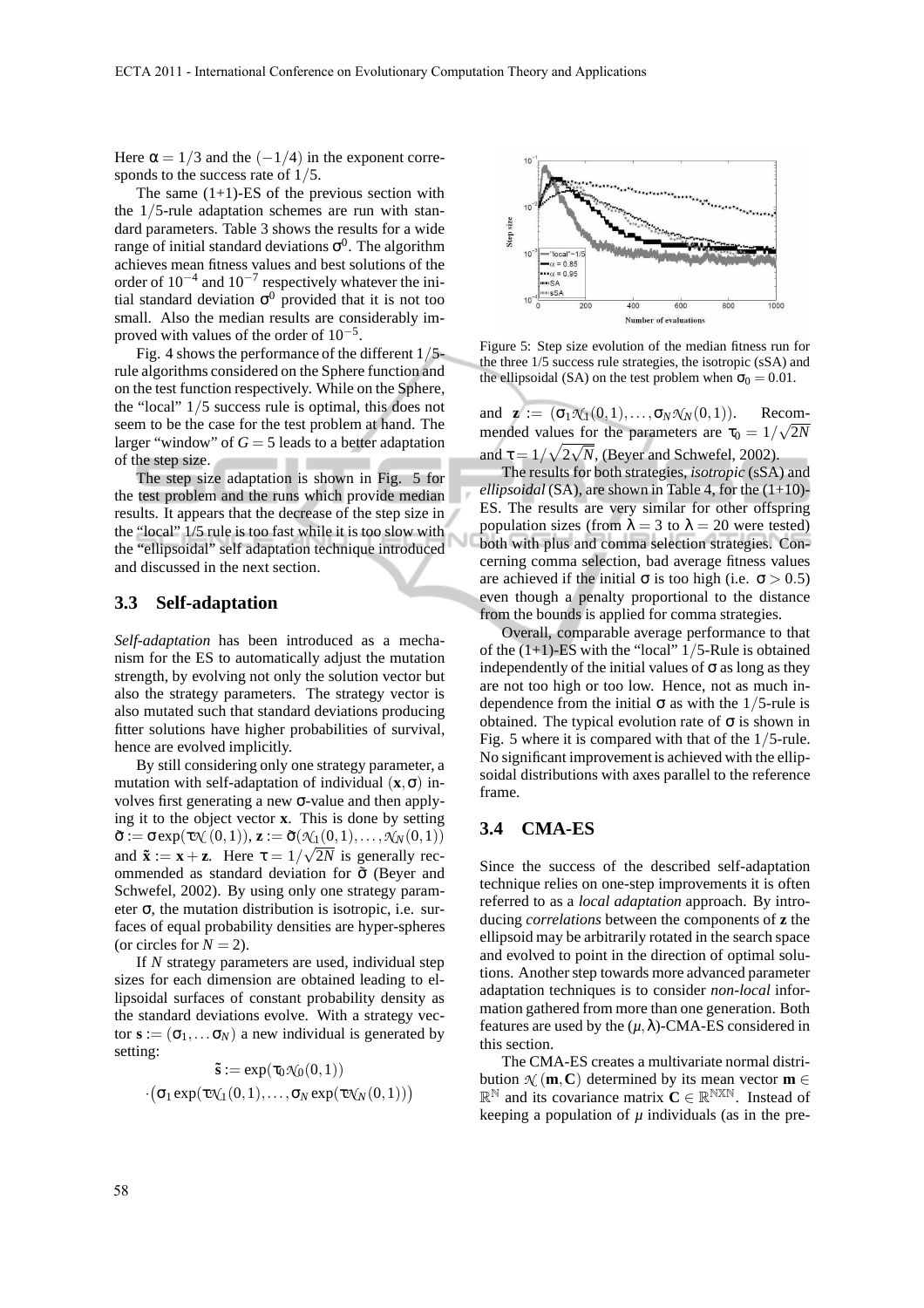|            | Isotropic | <b>Mutations</b> |                                 | Ellipsoidal | <b>Mutations</b> |
|------------|-----------|------------------|---------------------------------|-------------|------------------|
| $\sigma^0$ | Avg       | Min              | $\sigma_{\tilde{\mathfrak{c}}}$ | Avg         | Min              |
| $10^{-4}$  | 0.0032    | 1.54E-05         | $10^{-4}$                       | 0.0179      | 7.08E-05         |
| $10^{-3}$  | 4.23E-04  | 7.59E-06         | $10^{-3}$                       | 0.0086      | 6.74E-05         |
| $10^{-2}$  | 0.0031    | 2.91E-06         | $10^{-2}$                       | 0.0013      | 2.45E-05         |
| 0.05       | 3.17E-04  | 3.68E-06         | 0.05                            | 9.38E-04    | 8.74E-06         |
| 0.1        | 3.02E-04  | 9.35E-06         | 0.1                             | 69.25E-04   | 1.25E-05         |
|            | 0.0033    | 1.45E-05         |                                 | 0.0116      | 5.67E-05         |

Table 4: Results for the (1+10)-ESs.

Table 5: (a) Summary of best results found for the Test function with 1000 fitness function evaluations; (b) 10000 fitness function evaluations.

| ES                | adaptation                                                 | $(a)$ Avg | Med                                                     | Min                                          | $(b)$ Avg | Med | Min |
|-------------------|------------------------------------------------------------|-----------|---------------------------------------------------------|----------------------------------------------|-----------|-----|-----|
| $(1+1)$ -ES       | No $(\sigma_0 = 0.01)$                                     | 0.0595    |                                                         | 1.48E-04 4.51E-06 1.02E-05 8.35E-06 8.47E-07 |           |     |     |
| $(1+1)$ -ES       | 1/5 rule ( $\alpha = 0.95$ , $G = 5$ , $\sigma_0 = 0.01$ ) |           | 1.20E-04 7.97E-05 2.08E-07   1.32E-08 2.36E-09 1.39E-12 |                                              |           |     |     |
| $(1+\lambda)$ -ES | self $((1+5)$ -ES, $\sigma_0 = 1$ )                        | 0.0023    | 3.54E-04 2.30E-06 7.89E-05 5.69E-06 2.16E-08            |                                              |           |     |     |
| CMA-ES I          | non-loc. rot. ellips. self.                                |           | 2.51E-05 5.79E-06 2.35E-10   2.22E-15 5.66E-16 2.14E-16 |                                              |           |     |     |

viously considered ESs), the covariance matrix **C** and the mean vector **m** are evolved. At each step  $\lambda$  individuals are sampled from  $\mathcal{N}(\mathbf{m}, \sigma^2 \mathbf{C})$  and the best  $\mu$ are used to generate the new mean  $\tilde{m}$  and covariance Ñ matrix  $\tilde{C}$ . For further details on the CMA-ES refer to (Hansen and Ostermeier, 2001).

In the present experiments, all the algorithmic parameters are set as recommended in (Hansen and Ostermeier, 2001) including  $\lambda = 4 + |3 \ln N|$  and  $\mu =$  $\lambda/2$ . In the experiment set on the test problem as previously described the CMA-ES provided a set of solutions with mean  $2.51 \cdot 10^{-5}$ , median  $5.79 \cdot 10^{-6}$  and minimum  $2.35 \cdot 10^{-10}$  thus outperforming other considered algorithms of an order of magnitude in mean and median and of more than three orders of magnitude concerning the minimum solutions. No improvements are obtained by increasing or diminishing the population size (i.e. values from (1,4)-CMA-ES through  $(3,6)$ -CMA-ES up to  $(8,16)$ -CMA-ES).

Finally, 100 runs of the best performing EAs each of 10000 fitness function evaluations were done. The results are shown in Table 5(b). On this set of runs the mean and best results scored by the CMA-ES are  $10^{-15}$  and  $10^{-17}$  respectively.

## **4 SOLARINO DATA**

In July 2004, six free vibration tests under imposed displacement were performed on a four story reinforced concrete building, seismically retrofitted by base isolation. The nominal displacements varied from a minimum of 4.06cm to a maximum of 13.29cm in the six dynamic tests. Unfortunately, these may not be true displacements since they may include residual displacement from tests performed

previously in the sequence. The main objective, is the identification of the properties of the isolation system (i.e. the parameters of the previously described model) and the initial displacement as discussed above using the recorded accelerations.

The results obtained in (Oliveto et al., 2010) using an iterative least squares method are shown in Table 6. The procedure implied to start from a reasonable guess for the system parameters (for the identification of the first of the six tests), and use the first branch of the recorded acceleration for the identification of a new set of improved parameter values. This new set of parameters was then used for the identification from the first two branches and so on until five of the branches were considered at once. The last branch was derived from the governing equations using the parameters identified from the previous segments of the signal. For the identification of the following tests the result of the first test was used as the initial guess (i.e. the correct solution should be the same for all tests excluding damage of the building caused by the tests and/or effects due to environmental changes).

## **4.1 Previous Model**

In this section advantage is taken of the simplicity of ES application and the ESs that performed best on the test problem are used. The parameter bounds to the search space are shown in table 6.

While the CMA-ES once again outperforms the other strategies, the difficulty of the identification problem is highlighted by the need to increase the population size to a (18,36)-CMA-ES to obtain improved results. Ten runs each are performed of (4,9), (9,18) and (18,36) CMA-ES and of the three 1/5 rule ESs allowing 100k fitness evaluations in each run.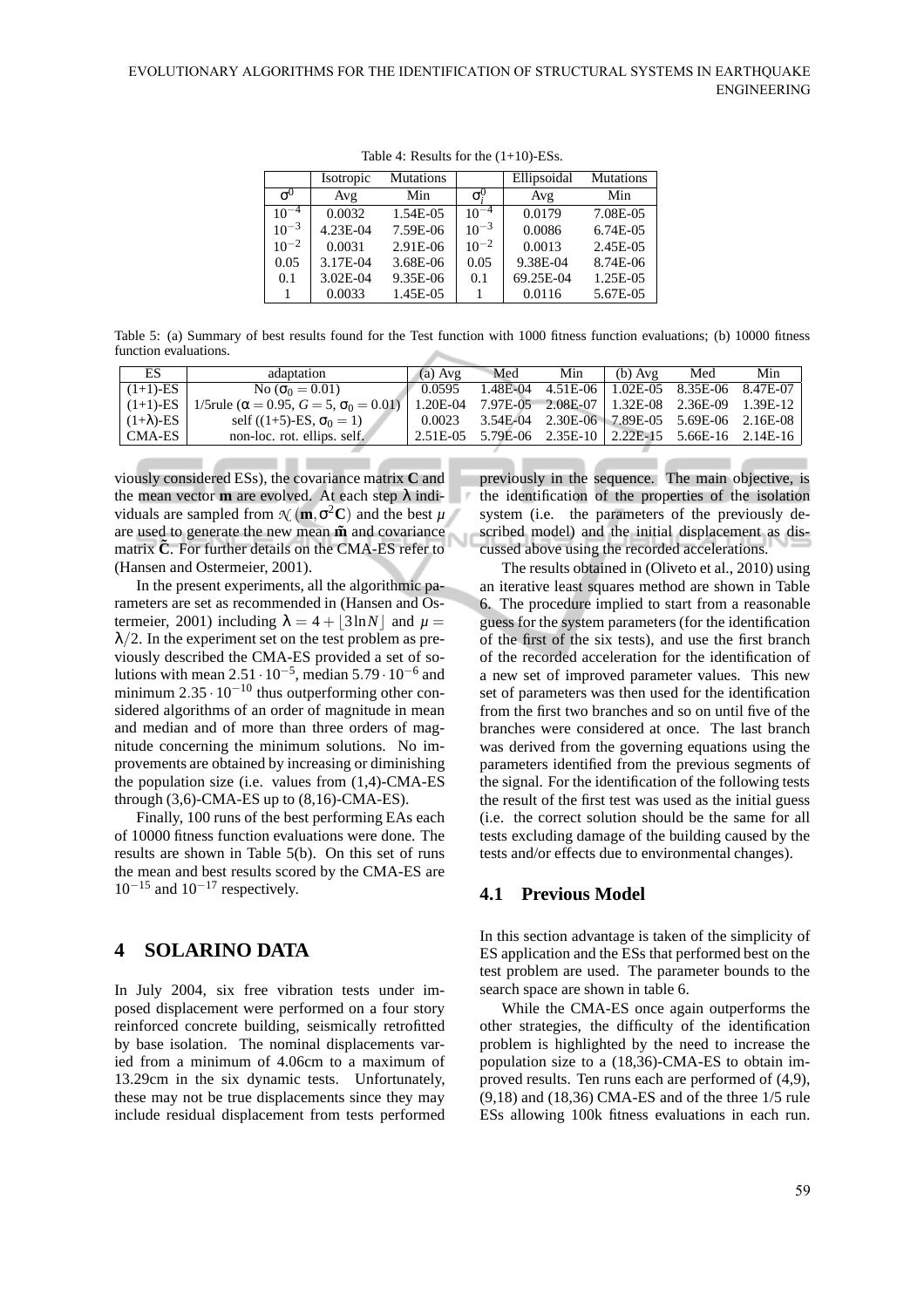Table 6: Identification of the Solarino building base isolation system. Used lower and upper bounds of system parameters are shown in lines starting with LB and UB repectively. The best identification results obtained in the literature by the least squares (LS) method from five tests are shown first. The corresponding results obtained by the CMA-ES are shown next. The number of times the best found solution was obtained in the runs is shown in brackets next to the test number. Quadratic errors and improvement achieved by CMA-ES are shown in the last two columns.

| Test | $u_0$ (m) | $u_d$ (m) | $u_{\rm v}$ (m) | ς0           | $\omega_0$ (Hz) | $\omega_1$ (Hz) | $e^2$                    | improvement              |
|------|-----------|-----------|-----------------|--------------|-----------------|-----------------|--------------------------|--------------------------|
| LB   | 0.0813    | 0.0018    | 0.0092          | $\theta$     | 0.4832          | 0.2819          |                          |                          |
| UB   | 0.1333    | 0.0069    | 0.0366          | 0.1          | 0.5651          | 0.4417          | $\overline{\phantom{a}}$ | $\overline{\phantom{0}}$ |
| LS   |           |           |                 |              |                 |                 |                          |                          |
| 3    | 0.1108    | 0.0034    | 0.0181          | 4.5E-08      | 0.5235          | 0.3947          | 0.0234                   |                          |
| 5    | 0.1169    | 0.0034    | 0.0167          | 0.0127       | 0.5117          | 0.4070          | 0.0105                   |                          |
| 6    | 0.1228    | 0.0035    | 0.0179          | $3.6E-08$    | 0.5269          | 0.3909          | 0.0129                   |                          |
| 7    | 0.0927    | 0.0033    | 0.0173          | 3.87E-08     | 0.5222          | 0.3964          | 0.0122                   |                          |
| 8    | 0.0965    | 0.0025    | 0.0118          | 0.0306       | 0.5402          | 0.4242          | 0.0055                   |                          |
| ES   |           |           |                 |              |                 |                 |                          |                          |
| 3(4) | 0.1063    | 0.0026    | 0.0132          | $1E-10$      | 0.5507          | 0.4014          | 0.0147                   | 37%                      |
| 5(2) | 0.1153    | 0.0025    | 0.0127          | 0.0153       | 0.5384          | 0.4108          | 0.0049                   | 53%                      |
| 6(2) | 0.1122    | 0.0027    | 0.0130          | $1E-10$      | 0.5559          | 0.4036          | 0.0096                   | 25%                      |
| 7(3) | 0.0856    | 0.0030    | 0.0132          | $1E-10$      | 0.5455          | 0.4130          | 0.0106                   | 13%                      |
| 8(4) | 0.0976    | 0.0026    | 0.0109          | 0.0307493278 | 0.5382          | 0.4235          | 0.0052                   | 5%                       |

Starting from parent population sizes of  $\mu = 9$  the CMA-ES converges more than once to the same solution.

Table 6 shows the best found solutions and the number of times they were repeated. The other solutions do not differ significantly from the best ones but for slightly larger errors and final parameter digits. Compared to the results from previous work, closer bounds for the likely real values of the parameters are now established.

The nominal values of the initial displacements, in all likelyhood affected by measurement errors, are given for each test in (Oliveto et al., 2010) together with the identified ones. The estimated displacements were always smaller than the nominal ones; here they are found even smaller, except for test 8.

In three tests out of five damping  $(\zeta_0)$  is practically zero in line with what found in (Oliveto et al., 2010), while in the remaining two  $\zeta_0$  is small but not negligible and a little larger than in (Oliveto et al., 2010). This presence of damping in tests 5 and 8 could point to an incapacity of the optimization procedures to identify the absolute minimum, producing instead local minima. Alternatively, data inconsistency due to measurement noise and/or inadequate signal treatment could be responsible for the discrepancy.

The remaining physical parameters show less dispersion in the identified values than before, with a coefficient of variation nearly halved in each case. Actual values change from 0.13 to 0.07 for *ud*, from 0.16 to 0.08 for  $u_y$ , from 0.02 to 0.01 for  $\omega_0$  and from 0.03 to 0.01 for  $\omega_1$ . The situation could improve even further if the inconsistency highlighted by damping could be solved.

From the results shown in Table 6 and as com-



Figure 6: Model 2 friction force-displacement relationship.

mented above, a considerable improvement in the identification procedure has been achieved by using ES with the Solarino test data. In particular the results are improved up to 53% compared to those previously available in literature. The performance discrepancy of ES between the test problem and the real problem seems to suggest that further improvements might be required in the formulation of the mechanical model. Some preliminary investigations in that direction are pursued in the next section.

#### **4.2 New Models**

Two small changes to the described model are investigated herein. They affect only the description of the friction damper of Fig.1 and will reflect in changes to the diagram of Fig. 1(c). The changes stem from the experimental observation that the friction force is not constant during the motion. The diagram of Fig.5 assumes that the friction force is constant within a half-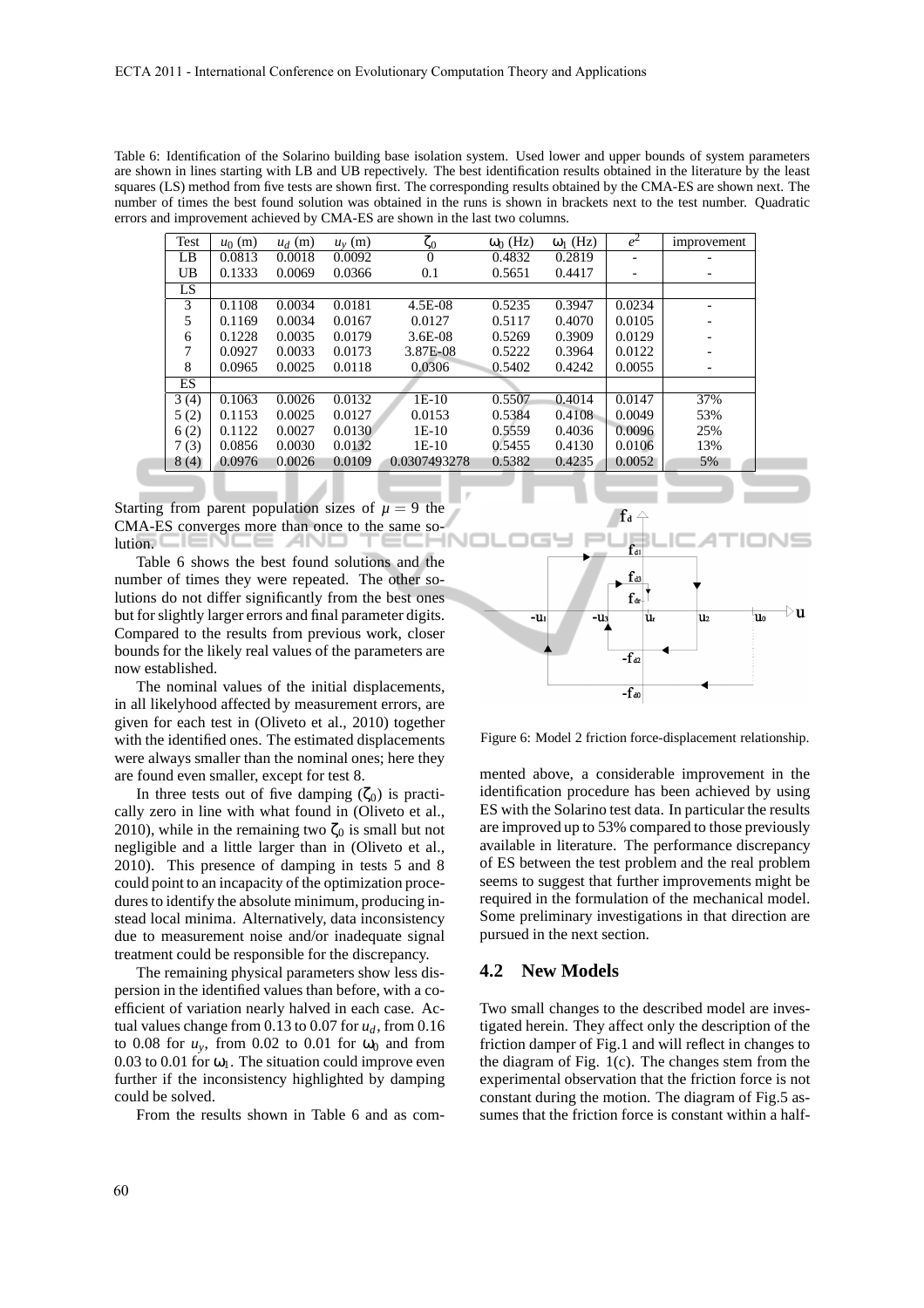

Figure 7: Model 3 friction force-displacement relationship.

cycle of motion but it can change from one half-cycle to the next. The considered change does not affect the equations of the mechanical model as it only changes one parameter value, but not the structure of the problem. However the dimension of the system parameter vector is affected because an additional parameter is required for each half-cycle of motion as compared to the single one required earlier.

The considered model, for convenience denoted model 2, provides results improved only slightly by running the CMA-ES on it (i.e. quadratic error reduced from 0.0147 to 0.0145 on test 3). Contrary to the previous model 1 the CMA-ES does not seem to succeed to repeat results in more than one run on model 2. This may be due to the greatly increased dimension of the problem (number of parameters nearly doubled) and to having maintained the same number of function evaluations (100k). The feeble success with this model may be due to two factors; the first is the computational expensiveness due to the higher dimension of the problem, the second is the insignificant mechanical advantage because the friction force changes more within a half-cycle than it does from half-cycle to half-cycle. The latter aspect will be clearer with the introduction of model 3.

An analytical solution for the mechanical model shown in Fig.1 with the friction law sketched in Fig.6 has just been given in (Athanasiou and Oliveto, 2011). This third model helps to spread some light on the little efficiency of model 2. While in model 3 the friction force varies linearly over a half-cycle, in model 2 the friction force is constant over the same halfcycle. It can be expected therefore that model 3 can fine tune the friction force much better than model 2 and for that matter much better than model 1, where the friction force is of constant amplitude. All this is achieved at the expense of only one additional parameter, the slope  $k_d$  in Fig.6. The application of the (18,36)-CMA-ES with Model 3 to Test 3 converges 4 times out of 10 to a solution with quadratic error

 $e^2 = 0.0139$  which is an extra improvement of more than 5% on the final fitness.

## **5 CONCLUSIONS**

A study of ESs for the identification of base isolation systems in buildings designed for earthquake action has been presented. The results clearly show that ESs are highly effective for the optimisation of the test problem defined in previous work for methodology validation. All the considered ESs perform at least as well as previous methods and the quality of solutions improves with more sophisticated adaptation strategies. The CMA-ES, considerably outperforms previous algorithms of several orders of magnitude.

Having established the good performance of ESs for the system identification, the same ESs are applied to the real data recorded on the Solarino building in July 2004 with the model used previously in literature. Although the CMA-ES converges to more precise solutions, these do not allow the sought system parameter values to be established with the highest confidence level. Two possible causes have been considered: the presence of noise in the recorded data (i.e. the function to be optimised) and the model adequacy to properly simulate the system response.

To investigate the latter problem two new mechanical models with higher number of parameters have been developed. Both models, in conjunction with the application of CMA-ES, enable to obtain improved results. Model 3 allows fine tuning friction damping and provides a 5% improvement in the overall solution quality on Test 3.

Thus, in this paper ESs are shown to be a very powerful tool for the dynamic identification of structural systems. In particular, the CMA-ES combines application simplicity with convergence reliability. In view of the effectiveness shown in the applications considered in the present work, the authors believe that CMA-ES could be used advantageously with more complex models and various excitation sources including environmental ones. Presently improved models are under development as a replacement of the bi-linear description of rubber isolators.

## **REFERENCES**

Athanasiou, A. and Oliveto, G. (2011). Modelling hybrid base isolation systems for free vibration simulations. In *Proc. of 8CUEE*, pages 1293–1302, Tokyo, Japan. Beyer, H.-G. and Schwefel, H.-P. (2002). Evolution strate